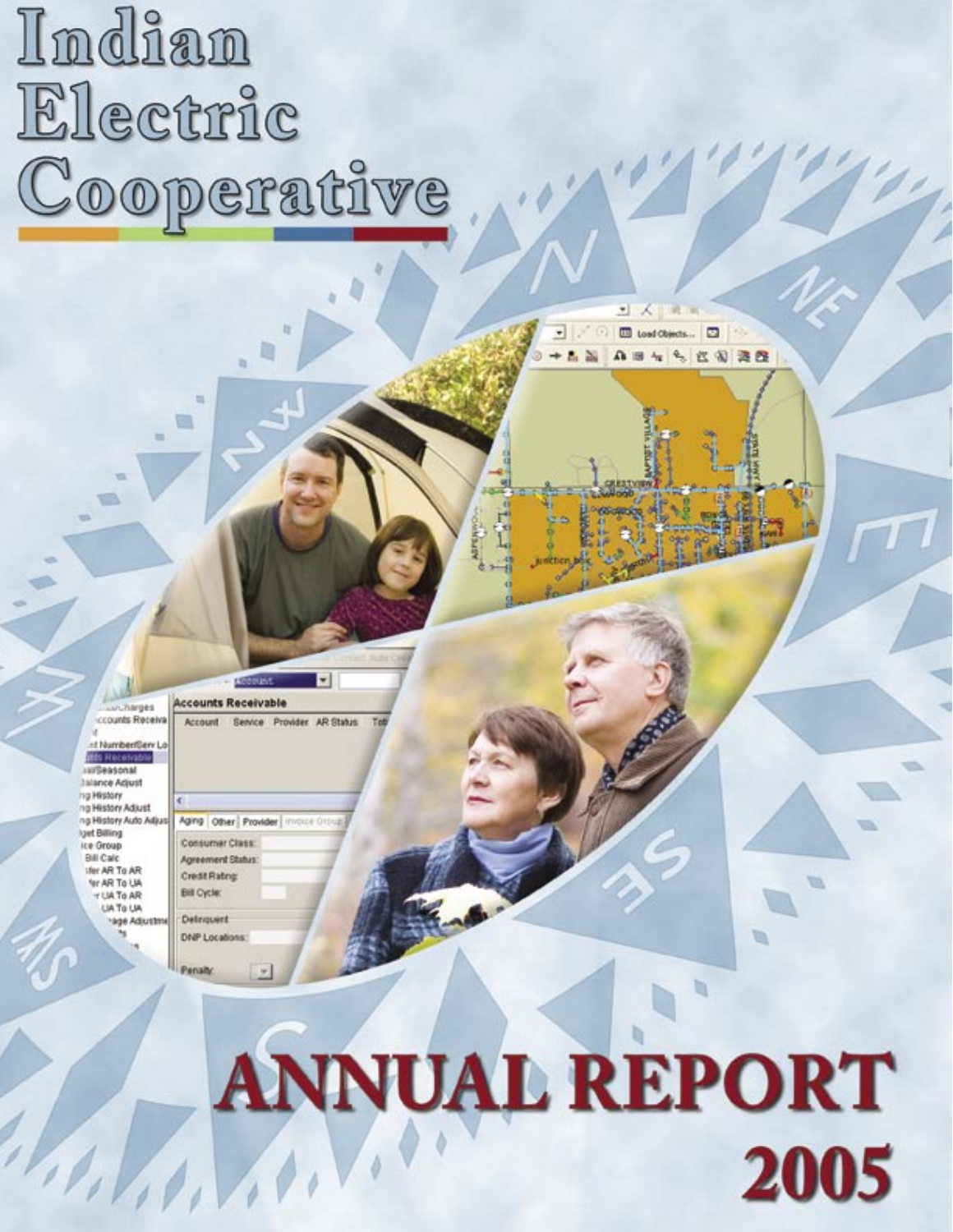

#### Mission Statement

*Indian Electric Cooperative is a member-owned organization dedicated to the delivery of quality electric power, related value-added services and the investment in our communities that contribute to the quality of life for the membership.*

#### **Corporate Profile**

reated 66 years ago by people joining together to improve<br>the quality of life for themselves and their neighbors, India<br>Electric Cooperative meets that objective daily by deliveria<br>lity electric service at the lowest possi the quality of life for themselves and their neighbors, Indian Electric Cooperative meets that objective daily by delivering quality electric service at the lowest possible price.

As a consumer-owned, non-profit distribution cooperative, IEC supplies electricity and related products to its members in all or portions of seven north-central and northeastern Oklahoma counties including Creek, Kay, Noble, Osage, Pawnee, Payne and Tulsa.

Incorporated Aug. 1, 1939, IEC now provides 12,760 members with services to 18,453 homes and businesses through 3,497 miles of distribution line covering a service territory of 2,500 square miles. IEC employs 80 people and has headquarters in Cleveland, a district office in Fairfax and a warehouse in Pawnee.

IEC is governed by a board of trustees comprised of one trustee from each of the cooperative's nine districts. Each trustee is elected to serve a three-year term.

All cooperative members have equal voting rights along with the opportunity to vote at the cooperative's district and annual meetings.

## **Official Notice**

2006 Annual Meeting

Notice is hereby given that the 2006 Annual Meeting of Members of Indian Electric Cooperative, Inc. will be held at 10 a.m. Saturday, Oct. 21, 2006, at the Cleveland High School Gymnasium located in Cleveland, Pawnee County, Oklahoma.

Purpose of the meeting is to act on the following matters:

1. Reports of Officers and Trustees;

2. Election of Cooperative Trustees from Districts 2, 5, and 8;

3. All other business that may come before the meeting or any adjournments thereof.

Registration for the 2006 Annual Meeting will commence at 8:15 a.m., Saturday, Oct. 21, and the meeting will be called to order at 10 a.m.

Each membership, whether it is a single membership or a joint membership, shall be entitled to one vote in any matter that may come before the meeting.

Memberships other than residential must present a letter on organizational stationery, signed by a recognized official of the organization, indicating the bearer as the official voting representative of the organization. The bearer must present the letters at the time of registration.

Bill Kerl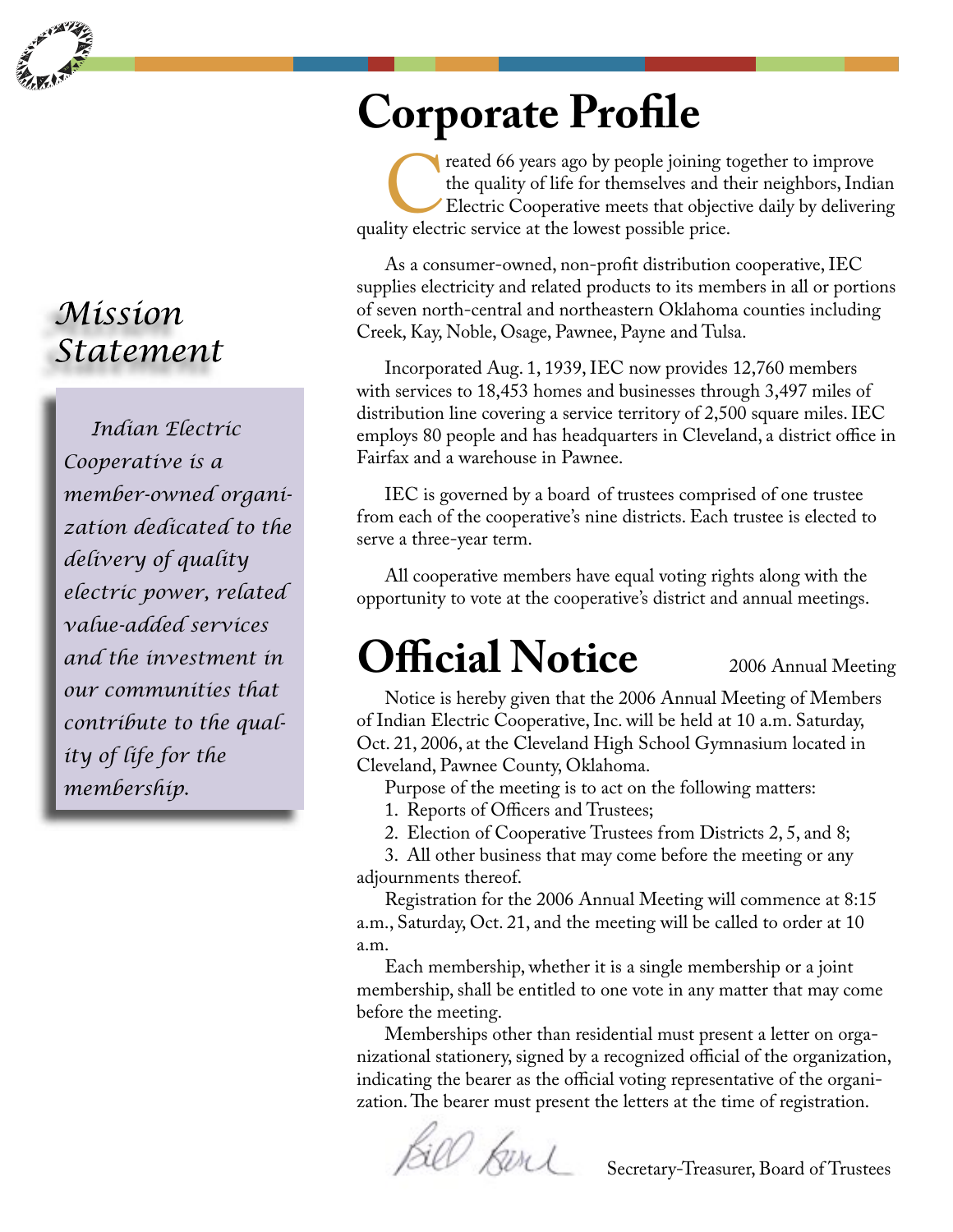### **A Direction to Navigate Future Storms**

This year has been both<br>
a good year and a very<br>
busy year for your<br>
cooperative. We were blessed with a good year and a very busy year for your a winter free of any major storms and a warm summer. KiloWatthour sales reached record levels as we continued to add new services. While load growth is always appreciated, it presents the unique challenges of constructing new facilities while maintaining quality service to all members.

While things have been going well at IEC, there are ominous clouds on the horizon. The rising cost of fuel will affect IEC as it has our members. The cost of generation for Associated and KAMO, our power suppliers, is going up. While most of our power is generated by coal, the cost of that coal and the rail transportation from the Powder River Basin of Wyoming to Missouri where the plants are located is increasing rapidly. The price of natural gas, used to generate a smaller portion of our power, has also risen. Due to the extreme lack of rainfall in the midwest, the portion of lower cost hydropower that Associated receives has been restricted. Combine these escalating costs with equipment needed for stringent air quality emission controls, and you have the "perfect storm" of factors leading to increased costs. We do not expect any increases in 2007 but we will probably have increases begin-

ning in 2008. We will keep you informed as new information becomes available.

IEC will soon start installing an automated meter reading (AMR) system. An extensive study by the Board of Trustees revealed many technical advantages and cost savings by being able to read all meters over the power lines and approval was given to begin the project. It will take two to three years to change out all the meters in the entire system but the wait should be well worth it. The new AMR system will alleviate members having to read their own meters or cooperative personnel manually reading meters.

As per the bylaw change of 2005, your Board of Trustees has been reduced to nine members with the retirement of Gary Moore of Cleveland. We thank him for the many years of valuable service to Indian Electric Cooperative and wish Gary and his wife Carol all the best as they ease into retirement.

As you can see, IEC has many challenges to face in the coming years. With the diligent efforts of our dedicated Trustees and employees, we will meet those challenges head on and continue to provide quality power at the lowest cost possible.



**Berry Keeler** President, Board of Trustees



**Jack Clinkscale** General Manager

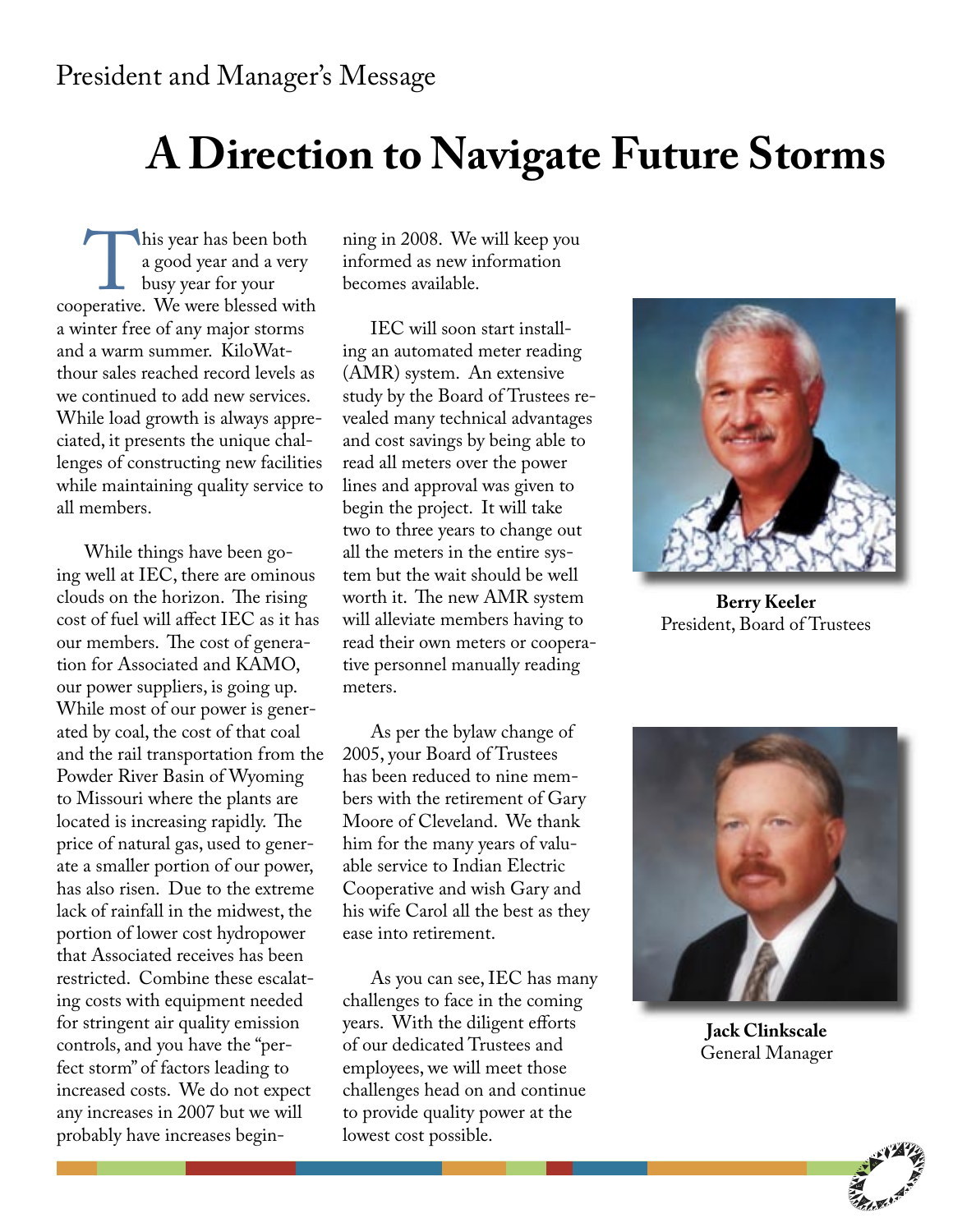

# **Revenue and Patronage Capital**

For the years ended December 31, 2005 and 2004

|                                                                      | 2005         | 2004         |
|----------------------------------------------------------------------|--------------|--------------|
| <b>Operating revenues</b>                                            | \$27,148,529 | \$25,128,531 |
| <b>Operating expenses:</b>                                           |              |              |
| Cost of power                                                        | 13,825,315   | 13,279,098   |
| Distribution expense - operations                                    | 2,824,792    | 1,803,685    |
| Distribution expense - maintenance                                   | 1,257,529    | 1,664,792    |
| Consumer accounts                                                    | 1,418,171    | 1,532,863    |
| Customer service and information                                     | 354,416      | 310,368      |
| Administrative and general                                           | 2,953,395    | 2,437,337    |
| Depreciation                                                         | 2,290,581    | 2,238,647    |
| <b>Taxes</b>                                                         | 524,259      | 487,891      |
| Interest on long-term debt                                           | 1,407,456    | 1,347,192    |
| Other interest and deductions                                        | 148,078      | 138,748      |
| <b>Total operating expenses</b>                                      | \$27,003,992 | \$25,240,621 |
| Net operating margins                                                | 144,537      | (112,090)    |
| Non-operating margins:                                               |              |              |
| Interest income                                                      | 204,818      | 188,971      |
| Other                                                                | 148,747      | 235,991      |
| Total non-operating margins                                          | \$353,565    | \$424,962    |
| Generation and transmission cooperative<br>and other capital credits | 644,290      | 402,286      |
| Net margins for year                                                 | 1,142,392    | 715,158      |
| Patronage capital - beginning of year                                | 29,863,936   | 29,257,261   |
| Retirement of capital credits                                        | (156, 101)   | (108, 483)   |
| Patronage capital - end of year                                      | \$30,850,227 | \$29,863,936 |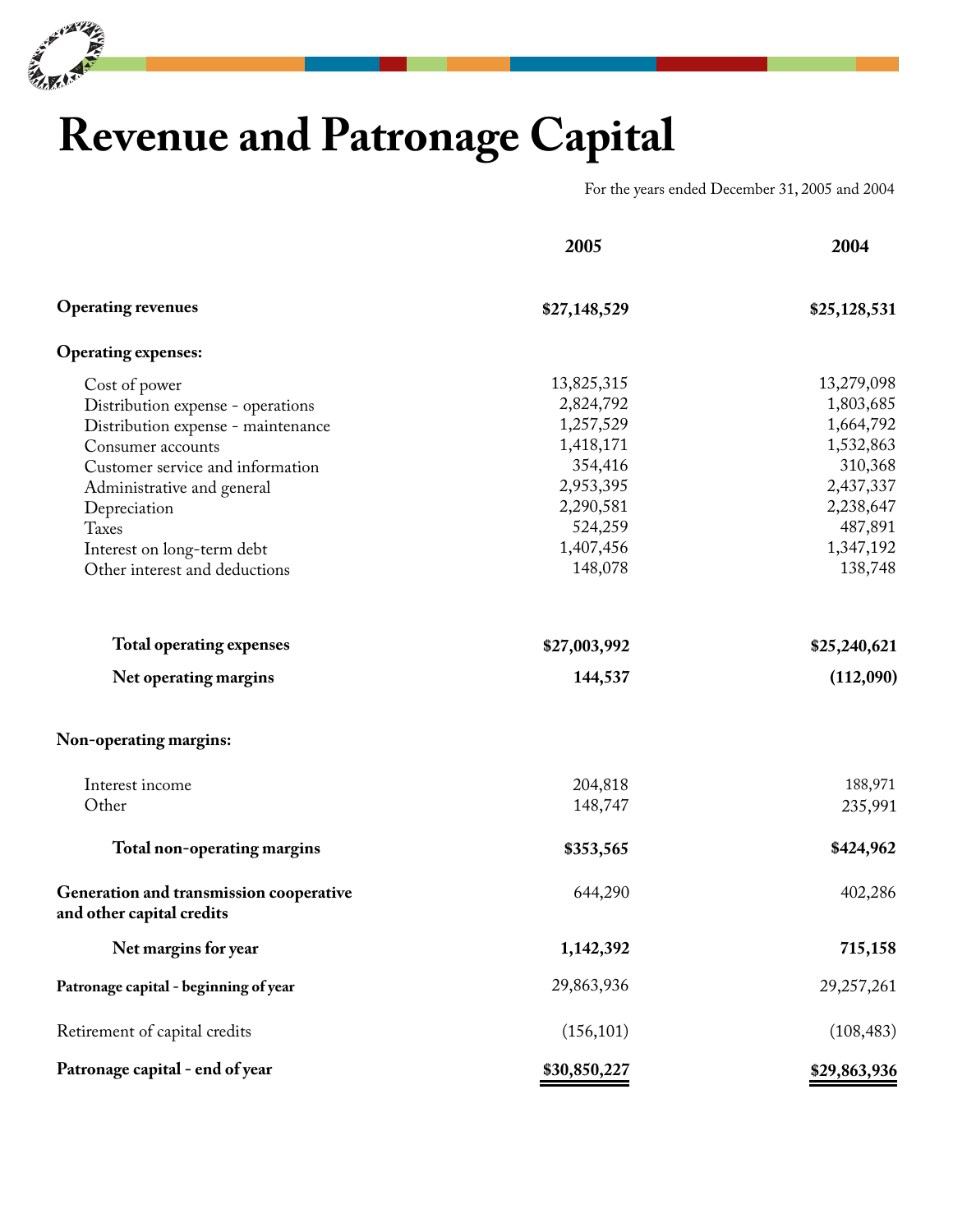# **Balance Sheet**

|                | Electric plant in service                             | \$81,620,133 |              |
|----------------|-------------------------------------------------------|--------------|--------------|
|                | Less depreciation                                     | 27,098,544   | 54,521,589   |
|                | Cash                                                  |              | 3,097,162    |
| <b>WHAT</b>    | Investments                                           |              | 15,428,499   |
| <b>WE OWN</b>  | Receivables                                           |              | 4,011,965    |
|                | Material and supplies                                 |              | 341,921      |
|                | Prepayments, other accrued assets and deferred debits |              | 90,074       |
|                | <b>Total</b>                                          |              | \$77,491,210 |
| Liabilities:   |                                                       |              |              |
|                | Long term debt                                        |              | 38,893,598   |
| <b>WHAT</b>    | Current maturities of long term debt                  |              | 2,009,000    |
| <b>WE OWE</b>  | Member deposits                                       |              | 1,426,635    |
|                | Accounts payable                                      |              | 1,499,965    |
|                | Deferred credits                                      |              | 188,593      |
|                | Other liabilities                                     |              | 434,868      |
| <b>OUR</b>     | Membership fees                                       |              | 729,965      |
| <b>NET WOR</b> | Patronage capital                                     |              | 30,850,227   |
|                | Other equities                                        |              | 1,458,359    |
|                |                                                       |              |              |

**Total \$77,491,210**

#### **Use of Revenue**



I am pleased to present the 2005 financial results for Indian Electric Cooperative. The cooperative's 2005 financial statements were audited by Briscoe, Burke & Grigsby, LLP, Certified Public Accountants. George Nobles, CPA, audited the Operation Round Up© financial records reported on page 6 of this annual report. In their opinions, the 2005 financial statements present fairly, in all material respects, the financial position and results of operations for Indian Electric Cooperative and the IEC Foundation in conformity and generally accepted accounting principles.

Resid

Secretary, Board of Trustees

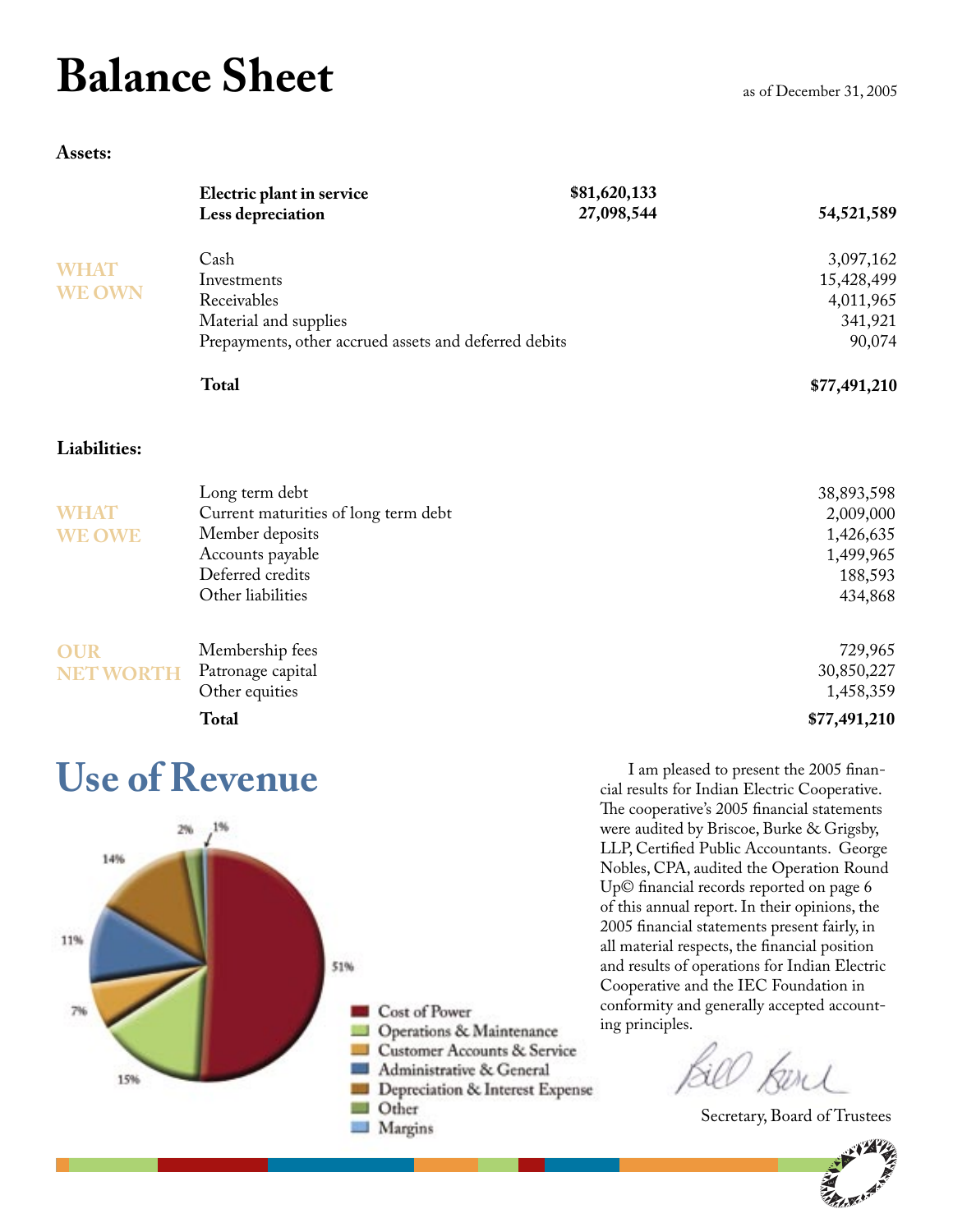# **Operation Round Up©**

Financial Statements for years ended December 31

| Changes in unrestricted net assets:              | 2005           | 2004                    |
|--------------------------------------------------|----------------|-------------------------|
|                                                  |                |                         |
| Revenues:                                        |                |                         |
| Operation Round Up©                              | \$41,707.53    | \$40,111.81<br>1,094.98 |
| Investment income                                | 1,464.00       |                         |
| Total                                            | \$43,171.53    | \$41,206.79             |
| Expenses:                                        |                |                         |
| Grants to:                                       |                |                         |
| Fire and police agencies                         | 1,785.00       | 1,050.00                |
| Educational organizations                        | 2,750.00       | 3,300.00                |
| Religious organizations                          | 0.00<br>615.87 | 0.00                    |
| Health care organizations<br>Civic organizations | 2,210.00       | 2,000.00                |
| Public libraries                                 | 0.00           | 2,822.17<br>1,000.00    |
|                                                  |                |                         |
| Total                                            | \$7,360.87     | \$10,172.17             |
| <b>Neighbor Assistance:</b>                      |                |                         |
| Food and household staples                       | 2,594.03       | 1,223.57                |
| Medical and dental care                          | 3,104.37       | 1,265.73                |
| Clothing                                         | 0.00           | 0.00                    |
| Home improvements                                | 1,899.00       | 1,459.72                |
| House and car payments                           | 23,508.23      | 22,047.34               |
| Miscellaneous                                    | 3,013.61       | 1,062.22                |
| Total                                            | \$34,119.24    | \$27,058.58             |
| <b>Support Expenses:</b>                         |                |                         |
| Audit fees                                       | 1,175.00       | 1,175.00                |
| Office supplies                                  | 39.06          | 104.50                  |
| Travel expense                                   | 3,074.36       | 2,690.26                |
| Postage                                          | 0.00           | 0.00                    |
| Miscellaneous                                    | 100.00         | 100.00                  |
| Total                                            | \$4,388.42     | \$4,069.31              |
|                                                  |                | (93.27)                 |
| Increase (Decrease) in unrestricted net assets   | (2,697.00)     |                         |
| Net assets at beginning of year                  | 56,380.741     | 56,474.01               |
| Net assets at end of year                        | \$53,683.74    | \$56,380.74             |
|                                                  |                |                         |
| Assets:<br>Checking                              |                |                         |
| Investments                                      | 2,751.53       | 5,327.82                |
| <b>Total Assets</b>                              | 50,932.21      | 51,052.92               |
|                                                  | 53,683.74      | 56,380.74               |
| Net assets:                                      |                |                         |
| Unrestricted                                     | \$53,683.74    | \$56,380.74             |
|                                                  |                |                         |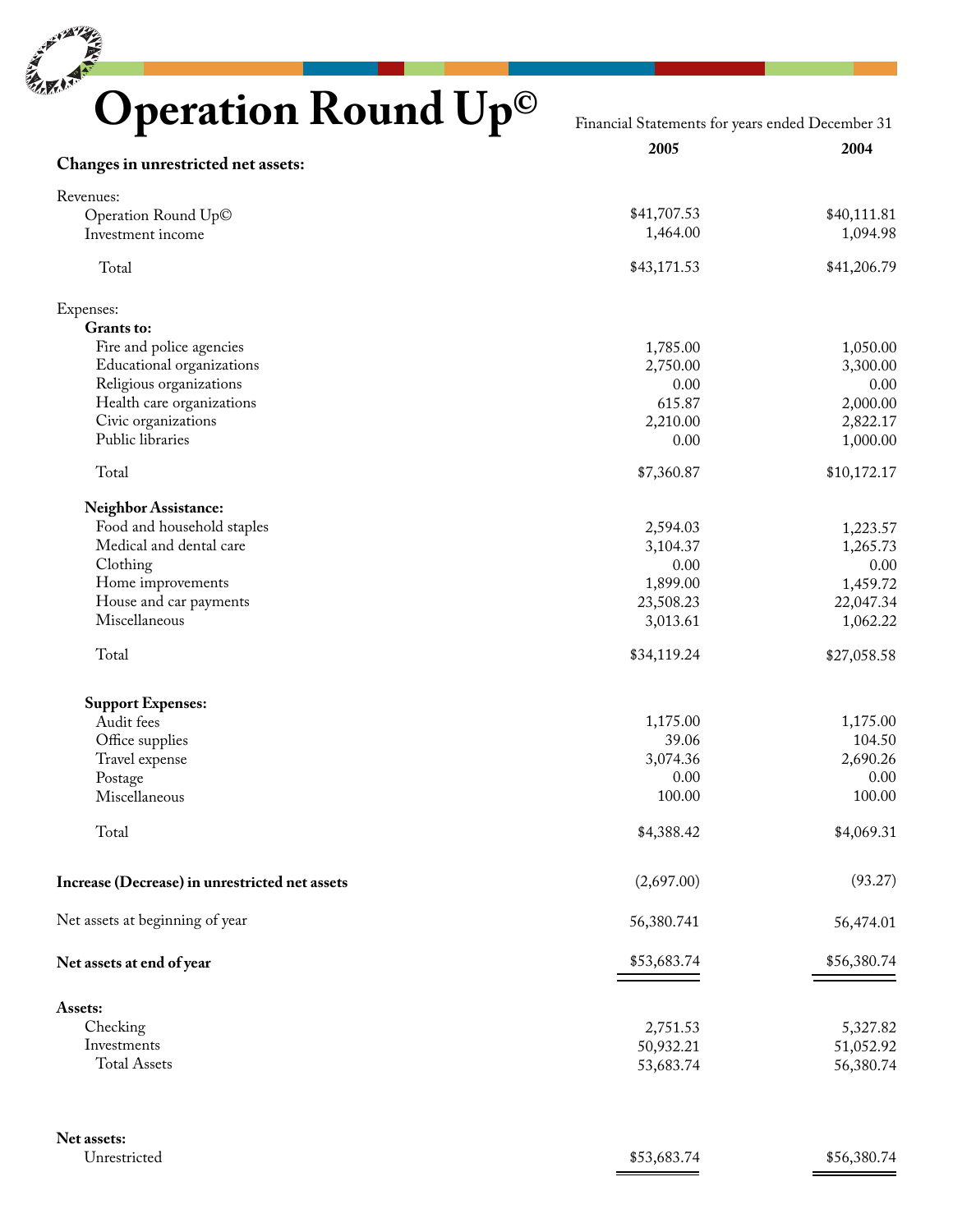# **Minutes of 2005 Annual Meeting**

The 66th Annual Meeting of<br>
Members of Indian Electric<br>
Cooperative, Inc. was held a<br>
the Cleveland High School Multi-Pur-Members of Indian Electric Cooperative, Inc. was held at pose Room and Gymnasium on Saturday, October 22, 2005. At approximately 10:00 A. M., Board Member Mike Spradling called the meeting to order.

Mr. Spradling introduced Sid Sperry, Director of Public Relations for the Oklahoma Association of Electric Cooperatives, who delivered the invocation.

Members of Cleveland American Legion Post #3 were introduced and led a salute to the Flag of the United States. Indian Electric employees Janice Brown, Darrell Murray, Amanda Ramsay, and Teresa Robertson sang the National Anthem.

Mr. Spradling advised that Leon Day, Secretary of the Board of Trustees, would serve as Secretary of the Annual Meeting.

IEC Trustees Wanda Foster and Greg Fielding conducted several prize drawings.

Following the prize drawings, Secretary Day informed the membership of the Cooperative currently has 12,760 members and the Bylaws require that five percent of the members must register their attendance in order to constitute a quorum and have a legal meeting. He reported 743 had registered and declared a quorum in attendance.

A true copy of the official Notice of the Annual Meeting of Members for 2005 was mailed to all members in accordance with the Bylaws of the Co-op.

Mr. Day then called for any additions or corrections to the minutes of the 2004 Annual Meeting. There were no additions or corrections and on motion duly made and seconded, the minutes of the 2004 Annual Meeting of Members were declared approved as written. Mr. Day turned the meeting back to Mr. Spradling.

Mr. Spradling introduced Berry Keeler, Vice-President of the Board of Trustees, who introduced honored guests and visiting Cooperative representatives. He further introduced Corporate Counsel and all members of the Board of Trustees and turned the meeting to Secretary Leon Day.

Mr. Day asked Mrs. Carla Perry come to the podium for presentation of a plaque in memory of her husband and IEC Trustee, J. W. Perry. Mrs. Perry graciously accepted the award and addressed the audience. Mr. Day turned the meeting back to Mr. Spradling.

The next order of business was the election of Trustees to the Cooperative's Board to represent Districts 1, 4 and 7 for the next three years. Mr. Spradling turned the chair over to Ron Barber, Corporate Counsel. Mr. Barber explained results of district meetings, stating the incumbent Trustees in each of the districts were unopposed and by reason thereof, became the official nominees. Those individuals were named as Robert Burk, District 1; Leon Day, District 4; and Bill Boone District 7. Mr. Barber then called for a motion to elect those nominees to their respective districts by acclamation. Motion was made, seconded and carried. Robert Burk will represent District 1, Leon Day will represent District 4, and Bill Boone

Cleveland High School and Gymnasium Saturday, October 22, 2005

> will represent District 7, all for threeyear terms.

Mr. Barber then explained proposal by the Board of Trustees to amend Article IV of the Bylaws to provide for a reduction in the number of Trustees from eleven to nine. He advised the effect of the proposed amendments would be to provide for the election of a single Trustee from each Trustee District and to authorize and obligate the Board to review the district boundary lines from time to time to insure that each district provides, as nearly as possible, equal representation to members residing in each district with those residing in any others. Notice of proposed changes was duly given as provided by the Bylaws.

Mr. Barber called for a motion to approve amendment to Article IV of the Bylaws as explained and published. Motion was made, seconded and carried to amend the Bylaws as presented. Mr. Barber turned the meeting to Wanda Foster and Greg Fielding who conducted additional prize drawings.

Mr. Spradling then introduced General Manager Jack Clinkscale. Mr. Clinkscale addressed the audience and gave a brief overview of Indian Electric's operations.

Wanda Foster and Greg Fielding conducted more prize drawings with an iPod Mini and grand prizes presented at the conclusion.

There being no further business, the 2005 Annual Meeting of Members adjourned.